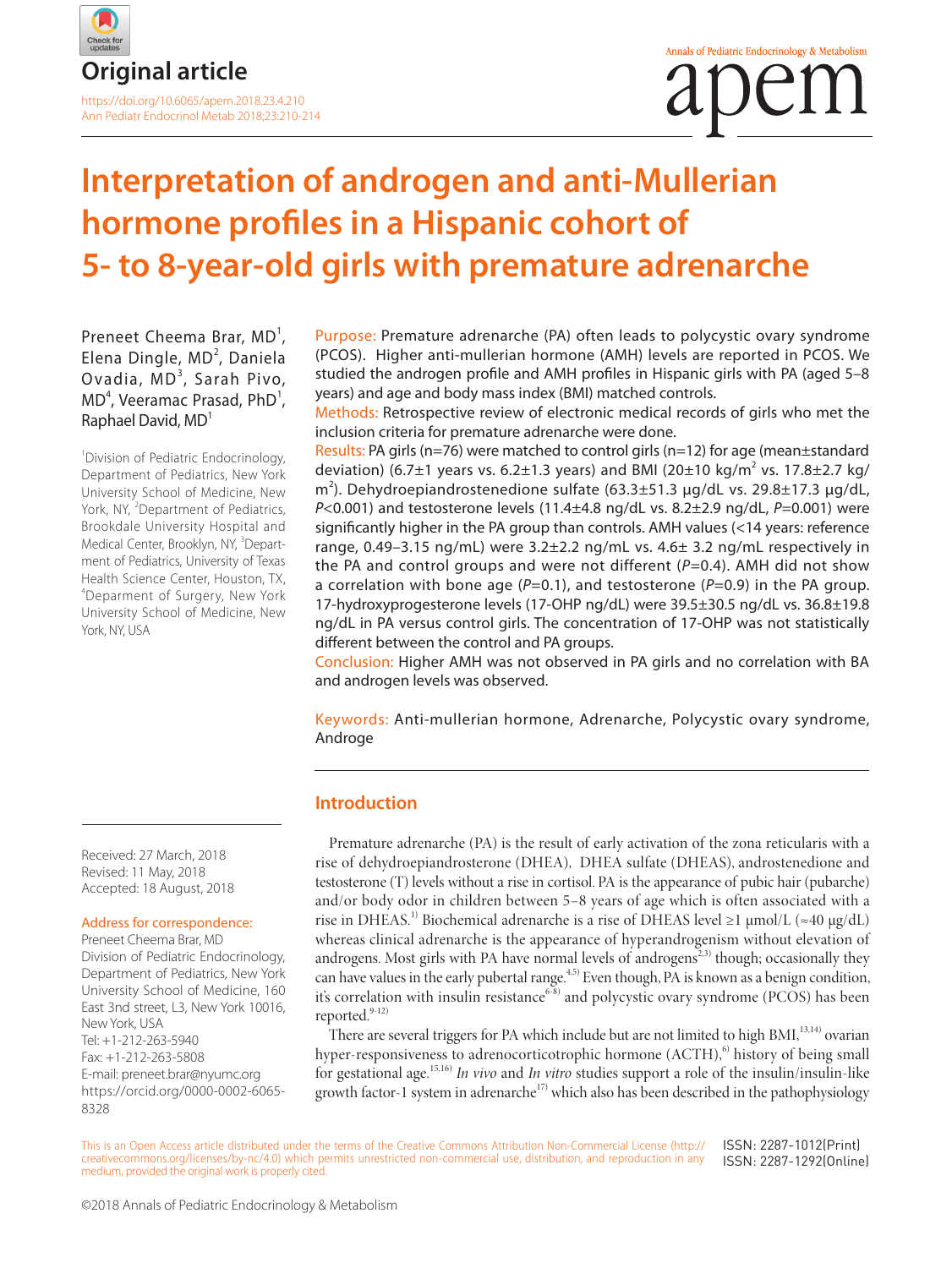### apem

and progression of PCOS.<sup>8)</sup> Nonclassical adrenal hyperplasia (NCAH) due to 21-hydroxylase deficiency is present in 7% children with premature pubarche.<sup>18)</sup>

Anti-Mullerian hormone (AMH) has been established to be a marker of ovarian follicle reserve, being secreted by preantral follicles (size, 2–5 mm). The preantral follicle number correlates with the elevated androgen levels seen in women with PCOS.<sup>19)</sup> Two to 3 fold elevated AMH levels have been reported in women with PCOS.<sup>19)</sup> Twenty percent of children with PA go on to develop PCOS.<sup>11)</sup> Therefore, the question arises as to whether indices, such as AMH or ovarian morphology, might predict future risk for PCOS. We hypothesized that demonstration of higher AMH levels in girls with PA could serve as a predictor for PCOS.

In this retrospective study, we proposed to compare the androgen profile and bone age (BA) of Hispanic girls with PA to age-matched control girls and to evaluate AMH levels in Hispanic girls with PA.

### **Materials and methods**

This study was a retrospective chart review study approved by the Institutional Review Board of Health and Hospital Corporation (Bellevue and Woodhull) and New York University School of Medicine. As no personal health information identifiers were used for data collection, the study was an exempt review by the Institutional Review Board and it conformed to the Health Insurance Portability and Accountability Act. The electronic medical records were reviewed by 2 investigators for patient charts coded as "premature adrenarche" and "premature pubarche" for the period between January 2002 and November 2015.

PA was defined as an appearance on exam of pubic or axillary hair, all girls being premenarchal. Exclusion criteria were:  $(1)$  <5 and >8 years in age,  $(2)$  signs of central puberty such as premature thelarche and menarche at the time of clinic visit, (3) peripheral precocious puberty, and (4) thyroid illness. Late-onset congenital adrenal hyperplasia was excluded by androgen precursor levels being markedly elevated and in these girls ACTH stimulation was done to establish NCAH using established norms. No adrenal or ovarian ultrasonography was performed. The control group included girls 5–8 years evaluated in our clinic with other endocrinologic disorders. They had androgen levels done for suspected adrenarche but androgen levels were normal for age. Data from 76 Hispanic girls' cases and 12 age and BMI matched controls were analyzed.

Date of the first visit, medical history, body mass index (BMI) and BA were recorded using the Bayley-Pinneau method.<sup>20)</sup> Weight and height were measured by using a conventional scale and stadiometer. BMI percentiles were assessed using age and sex-specific BMI reference.<sup>21)</sup> BA/chronological age was a ratio and if >1 was consistent with BA advancement. Blood sampling was conducted at the time of the clinic visit though sampling was done at the same time of the day. Androgen levels and BAs were done as standard of care. AMH levels were done on stored

samples which were stored at -80℃.

Radioimmunoassay (RIA) of testosterone and DHEAS used an organic solvent extraction and chromatography to eliminate interfering steroids to achieve high assay specificity. Patient serum samples were extracted with ether and subjected to celite partition chromatography using ethylene glycol as stationary phase and varying concentrations of ethyl acetate in isooctane as a mobile phase. Sensitivity of the assay for testosterone was 4 pg/tube and the mean intra- and interassay variation for T was 6.3% and 7.8%, respectively in the range of  $5-30$  pg/tube<sup>22)</sup> (MP Biomedicals, Solon, OH, USA). RIA for DHEAS was directly performed on a highly diluted serum sample without extraction or purification. The sensitivity of the assay for DHEAS was 6 pg/tube with an intra- and interassay variation of 7.1% and 8.3%, respectively (MP Biomedicals). 17-OH progesterone was done by RIA after extraction and purification by liquid-liquid chromatography on celite. Antibody was from MP Biomedicals and the tritiated tracer used for competitive binding was from American Radiochemical (St. Louis, MO, USA). Androstenedione was done at Quest using liquid chromatography/Tandem Mass Spectrometry. AMH samples were analyzed by conventional Gen II Assay.<sup>23)</sup> The test method has been described in previous reference.<sup>24)</sup> The lowest amount of AMH in a sample that can be detected with a 95% probability was calculated to be 0.08 ng/mL and intra- and interassay coefficient of variation were 5.3%–11.4% and 3.8%–17.3%, respectively.<sup>25)</sup> Hagen et al.<sup>26)</sup> has reported the normal reference range for AMH for children and adolescents <14 years

Data were analyzed with IBM SPSS Statistics ver. 22.0 (IBM Co., Armonk, NY, USA). A *P*-value <0.05 was used to infer statistical significance. Kolgomorov-Smirnov and Shapiro-Wilks tests were used to examine the normality of distribution of the variables. For univariate analysis there were 2 groups: girls with PA and age-matched Hispanic girls. Anthropometric measurements (age, height, and BMI), BA, BA/chronological ratio (BA/CA), androgen profile (testosterone, DHEAS, 17- OH progesterone, and androstenedione) and AMH levels were compared between the 2 groups using 2-sample Student *t*-test or Wilcoxon rank sum test depending on the normality of distribution. Pearson or Spearman correlation coefficients were used to examine the linear or rank order relationship between variables of interest such as anthropometric data, BA, androgen profile, and AMH levels.

### **Results**

PA girls ( $n=76$ ) were matched to control girls ( $n=12$ ) for age (mean $\pm$ standard deviation [SD]) (6.7 $\pm$ 0.9 years vs. 6.2 $\pm$ 1.3 years) and BMI (20.1±10.1 kg/m<sup>2</sup> vs. 17.8±2.7 kg/m<sup>2</sup>). BA and BA/CA at diagnosis were 7.7±1.5 years vs. 6.4±1.5 years and 1.2±0.2 years vs. 1±0.2 years, respectively (Table 1).

Testosterone levels (reference range for prepubertal girls: <10 ng/dL) were done in 66 of 76, DHEAS (5–8 years: reference range, 9–75 µg/dL) 68 of 76 and AMH (<14 years: reference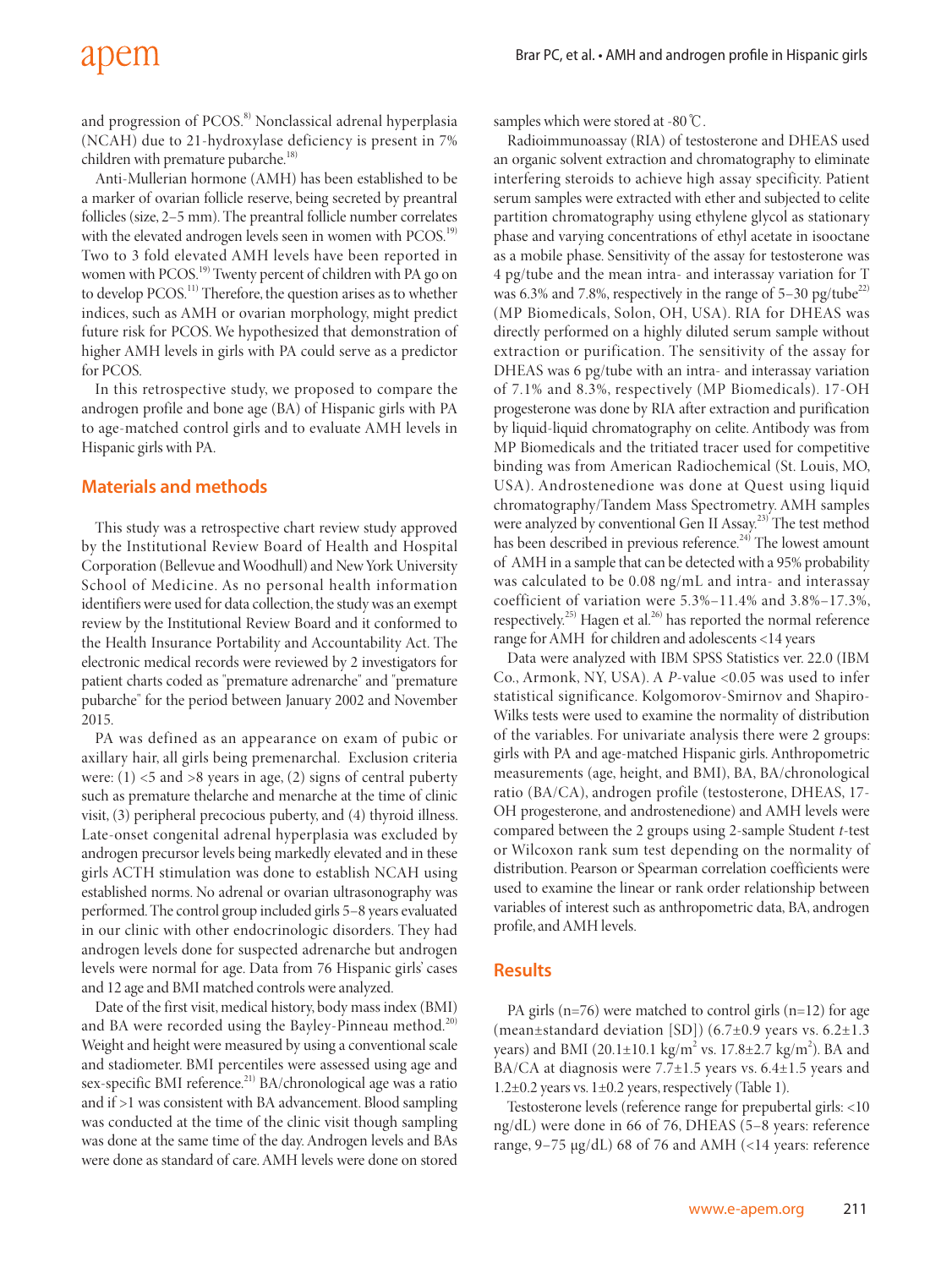## adem

range, 0.49–3.15 ng/mL) 33 of 76 of the girls with PA. In the control group testosterone, DHEAS were available for all girls, AMH could be done only in 6 of 12 girls. DHEAS (63.3±51.3 µg/dL vs. 29.8±17.3 µg/dL, *P*<0.001) and testosterone levels (11.4±4.8 ng/dL vs. 8.2±2.9 ng/dL; *P*=0.001) were different in the PA and control groups. Among the girls with PA, 17-OHP levels were reported in 68 of the 76 girls (39.5±30.5 ng/dL vs. 36.8±19.8 ng/dL, *P*=0.15) while androstenedione levels were reported in 30 of the 76 girls  $(27.9 \pm 23.4 \text{ ng/dL}).$ 

Testosterone levels were elevated above the established lab reference range for our RIA assay in 64% (42 of 66) of girls with PA compared to 25% of girls in the control group. DHEAS was elevated in 19% (13 of 68) of girls with PA compared to no girl in the control group. DHEAS correlated with height (*r*=0.3, *P*=0.03) and BA (*r*=0.3, *P*=0.02) (Fig. 1) using a Pearson correlation.

AMH values were 3.19±2.24 (range, 0.068–8.8) and 4.7±2.7 ng/mL in the PA (n=33) and control group (n=6), respectively. AMH level did not show any association with either DHEAS (*P*=0.2), testosterone (*P*=0.9) or BA (*P*=0.1) in girls with PA.

### **Discussion**

In this study, the DHEAS and testosterone were higher in PA girls compared to controls, but there were no differences in the 17-OHP between the 2 groups. DHEAS have been higher in girls with PA compared to normal timed girls. $5,15)$  while other studies have shown DHEAS levels being within reference range for age.<sup>27)</sup> Dorn et al.<sup>5)</sup> showed testosterone above detection limit in 56% of girls with PA compared to 23% in age-matched girls (*P*=0.004) using RIA methodology (most girls had values

| Table 1. Basic characteristics of the study groups |  |  |  |  |  |  |
|----------------------------------------------------|--|--|--|--|--|--|
|----------------------------------------------------|--|--|--|--|--|--|

| Characteritic                  | PA group<br>$(n=76)$ | Control group<br>$(n=12)$ | $P$ -value |
|--------------------------------|----------------------|---------------------------|------------|
| Age (yr)                       | $6.7 + 0.9$          | $6.2 \pm 1.3$             | NS.        |
| Height (cm)                    | $123.9 \pm 7.7$      | 123.±7.8                  | <b>NS</b>  |
| Weight (kg)                    | $28.8 + 8.4$         | $24.4 \pm 3.8$            | <b>NS</b>  |
| Height/age                     | $7.5 \pm 0.9$        | $6.3 \pm 1$               | NS.        |
| BMI (kg/m <sup>2</sup> )       | $20.1 + 10.1$        | $17.8 + 2.7$              | NS.        |
| <b>BMI</b> percentile          | 74.9±28.5            | 79.7±21.9                 | <b>NS</b>  |
| Bone age (yr)                  | $7.7 + 1.5$          | $6.4 + 1.5$               | NS.        |
| <b>BA/CA</b>                   | $1.2 \pm 0.2$        | $1 \pm 0.2$               | NS.        |
| Testosterone total (ng/dL)     | $11.4 + 4.8$         | $8.2 + 2.9$               | 0.001      |
| $DHEA-S$ ( $\mu$ g/dL)         | $63.3 \pm 51.3$      | $29.8 \pm 17.3$           | < 0.001    |
| 17-Hydroxyprogesterone (ng/dL) | $39.5 + 30.5$        | $36.8 \pm 19.8$           | <b>NS</b>  |
| Androstenedione (ng/dL)        | 27.9±23.4            | <b>NA</b>                 |            |
| AMH (0.49-3.15 ng/mL)          | $3.2 + 2.2$          | $4.6 \pm 3.2$             |            |

N varies for both cases and controls for variables of interest. Values are presented as mean±standard deviation.

PA, premature adrenarche; BMI, body mass index; BA, bone age; CA, chronological age; DHEAS, dehydroepiandrosterone; AMH, anti-Mullerian hormone; NS, not significant; NA, not available. \* No *t*-test for AMH between the groups was done due to low N in the control group.

below the detection limit. Our results align with this group in that 65% our PA cohort had above lab reference testosterone levels. Uçar et al.<sup>28)</sup> also demonstrated higher testosterone levels (45.1 pmol/L vs. 31.2 pmol/L, *P*=0.001) in Turkish girls with PA  $(n=56)$  when compared to control girls  $(n=33)$  using an RIA assay similar to ours. On the other hand, Paterson et  $al^{(27)}$  did not find elevated testosterone in Scottish girls when compared to normal reference range using a chemiluminescent assay (mean+SD [range]). Dorn et al.<sup>5)</sup> reported mildly elevated androstenedione within the reference range, while elevated 17- OHP has not been reported in PA and more consistent with the diagnosis of NCAH. Elevation of testosterone in girls with PA may be to be driven by age, ethnicity (Hispanic vs. Turkish vs. White) and assay use. Age and ethnicity affect the age of onset of adrenarche as shown the National health examination study (Third National Health and Nutrition Examination Survey).<sup>29</sup> Immunoassays like a sensitive RIA (as the one used by our Endocrine lab) have been compared to mass spectrometry and have good correlation for detection of low testosterone levels in prepubertal girls.<sup>30)</sup> Longitudinal follow up in PA girls with elevated testosterone level on diagnosis may show to have predictive value for future development of PCOS.

Our results show that Hispanic girls with PA have minimal BA advancement, which is not different from age-matched controls. This result is in contrast to the result of previous studies that BA advancement was observed in PA children. Sopher et al. have shown that BA is often advanced in girls with PA and 30% will have advancement of  $>2$  years.<sup>31-34)</sup> DeSalvo et al.<sup>33)</sup> showed that even though girls with PA were taller and heavier their final height was just above their midparental height and the authors speculated that the effects of an advanced BA on final height were minor.

Our results show that Hispanic girls with PA do not have

**Correlation between DHEAS and bone age**



**Fig. 1.** Pearson correlation (linear regression);  $P=0.006$ ,  $r=0.034$ . DHEAS, dehydroepiandrostenedione sulphate.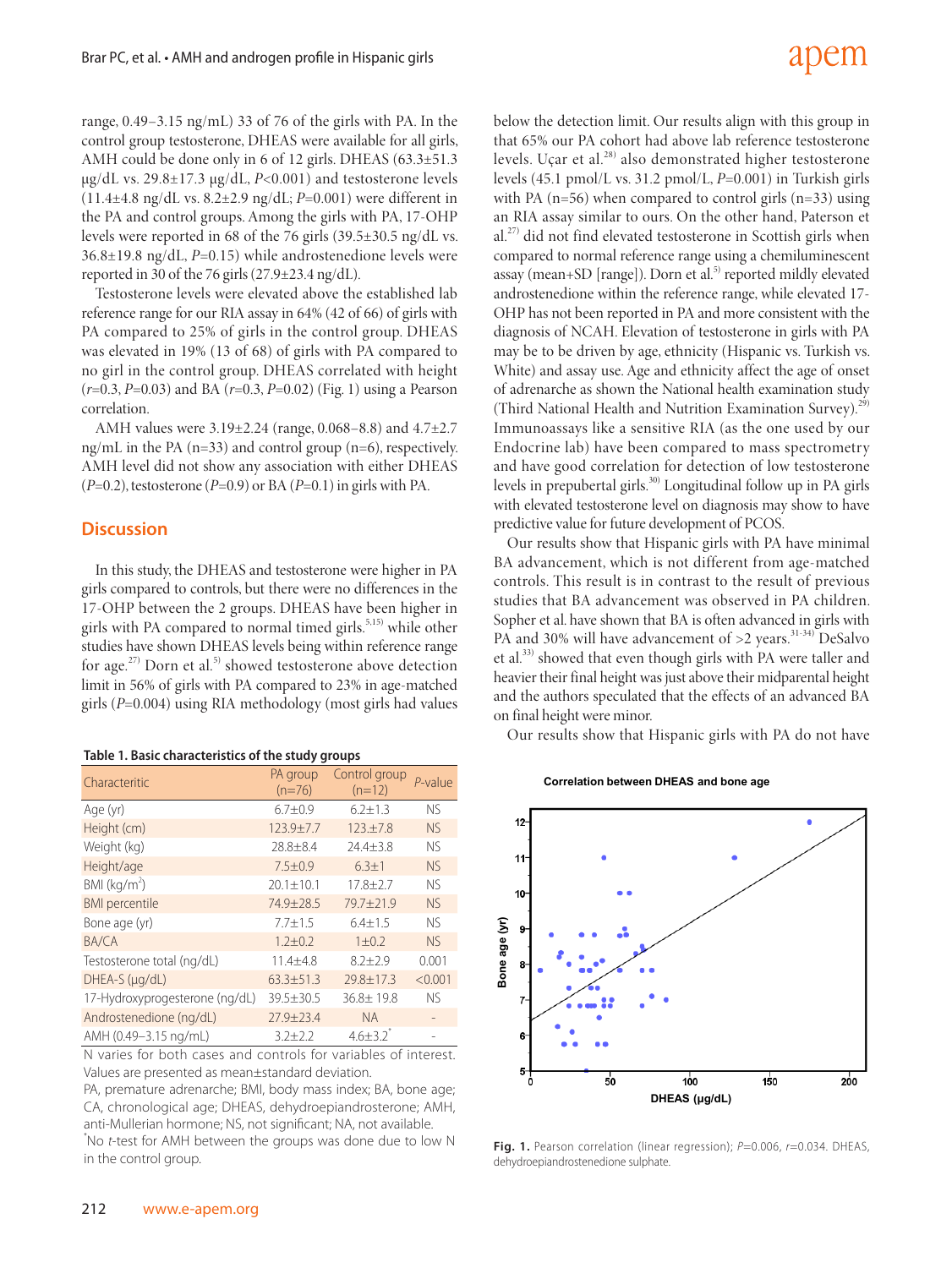## apem

elevated AMH levels. During childhood and adolescence, AMH fluctuations are minimal, and each girl maintains her relative level during pubertal transition. AMH levels start to rise by much as 17% three years before puberty and declines by 30% within the first 2 years of puberty. Several studies have reported higher AMH levels in women with PCOS.<sup>35-37)</sup> Crisosto et al.<sup>38)</sup> showed higher (AMH) levels in prepubertal and peripubertal daughters of PCOS women, suggesting that these girls may have an altered follicular development which starts early in development and continues through puberty. However, there is no correlation between the level of AMH before pubertal onset and age at entering puberty.<sup>26)</sup> Since there are many studies that report a high incidence of PCOS in girls with PA, this study attempted to verify if the AMH level is higher in PA girls. One study with Scottish girls reports that the AMH level is higher in PA girls, and 3 studies including this study (Uçar, Utriainen, and this study) report that there is no difference in AML level between the  $2$  groups.<sup>27,28,39)</sup> Two of the 3 studies reporting no difference in AMH levels (Ucar and this study) showed no difference in BMI between the 2 groups, but Utriainen's study found a significant difference in the BMI between the 2 groups in and compared the AMH level while controlling the BMI. In the Scottish study, the difference in BMI cannot be verified because there is no detailed description of the anthropometric value of the control group.<sup>27)</sup> Therefore, there seems to be no difference in the AMH level in prepubertal PA girls in a few studies that have been reported until now including this study. Additional research is necessary to assess to determine whether the AMH level gradually increases after the beginning of puberty in PA girls, and if it increases, whether this is correlated with the occurrence of PCOS later on.

We had several limitations in our study. First, it is a relatively small cohort with few controls; further studies with a larger population are needed in order to have a more precise conclusion regarding the association between AMH and PA. We also recognize that the AMH Gen II used in this study was the conventional and not revised assay which is more sensitive than the older version. Furthermore, the fact that our findings are of Hispanic girls brings into question the generalizability of our information. Our study is the first of its kind to study the AMH levels in the Hispanic ethnic cohort of girls with PA. We did match the PA girls for age and BMI controls and used sensitive assays for variables of interest. These are positive aspects of our study design.

In this study, we demonstrated that serum AMH was not elevated in prepubertal Hispanic girls with PA, and AMH levels were not associated with androgen profile or BA in prepubertal Hispanic girls. A longitudinal study on biochemical markers (serial AMH, androgens, gonadotropins) and pelvic ultrasonography is necessary for PA girls in pubertal ages before the start of menstruation as well as in prepubertal ages.

### **Conflict of interest**

No potential conflict of interest relevant to this article was reported.

### **References**

- 1. Leung AK, Robson WL. Premature adrenarche. J Pediatr Health Care 2008;22:230-3.
- 2. Liimatta J, Laakso S, Utriainen P, Voutilainen R, Palvimo JJ, Jääskeläinen T, et al. Serum androgen bioactivity is low in children with premature adrenarche. Pediatr Res 2014;75:645-50.
- 3. Voutilainen R, Jääskeläinen J. Premature adrenarche: etiology, clinical findings, and consequences. J Steroid Biochem Mol Biol 2015;145:226-36.
- 4. Montalto J, Yong AB, Funder JW, Connelly JF. Serum 5-androstene-3 beta,17 beta-diol sulphate, sex hormone binding globulin and free androgen index in girls with premature adrenarche. J Steroid Biochem 1989;33:1149-54..
- 5. Dorn LD, Rose SR, Rotenstein D, Susman EJ, Huang B, Loucks TL, et al. Differences in endocrine parameters and psychopathology in girls with premature adrenarche versus on-time adrenarche. J Pediatr Endocrinol Metab 2008;21:439-48.
- 6. Ibáñez L, Potau N, Zampolli M, Riqué S, Saenger P, Carrascosa A. Hyperinsulinemia and decreased insulin-like growth factor-binding protein-1 are common features in prepubertal and pubertal girls with a history of premature pubarche. J Clin Endocrinol Metab 1997;82:2283-8.
- 7. Ibáñez L, Potau N, Chacon P, Pascual C, Carrascosa A. Hyperinsulinaemia, dyslipaemia and cardiovascular risk in girls with a history of premature pubarche. Diabetologia 1998;41:1057-63.
- 8. Silfen ME, Manibo AM, Ferin M, McMahon DJ, Levine LS, Oberfield SE. Elevated free IGF-I levels in prepubertal Hispanic girls with premature adrenarche: relationship with hyperandrogenism and insulin sensitivity. J Clin Endocrinol Metab 2002;87:398-403.
- 9. Banerjee S, Raghavan S, Wasserman EJ, Linder BL, Saenger P, DiMartino-Nardi J. Hormonal findings in African-American and Caribbean Hispanic girls with premature adrenarche: implications for polycystic ovarian syndrome. Pediatrics 1998;102:E36.
- 10. Kousta E. Premature adrenarche leads to polycystic ovary syndrome? Long-term consequences. Ann N Y Acad Sci 2006;1092:148-57.
- 11. Ibañez L, Potau N, Virdis R, Zampolli M, Terzi C, Gussinyé M, et al. Postpubertal outcome in girls diagnosed of premature pubarche during childhood: increased frequency of functional ovarian hyperandrogenism. J Clin Endocrinol Metab 1993;76:1599-603.
- 12. Ibáñez L, Jaramillo A, Enríquez G, Miró E, López-Bermejo A, Dunger D, et al. Polycystic ovaries after precocious